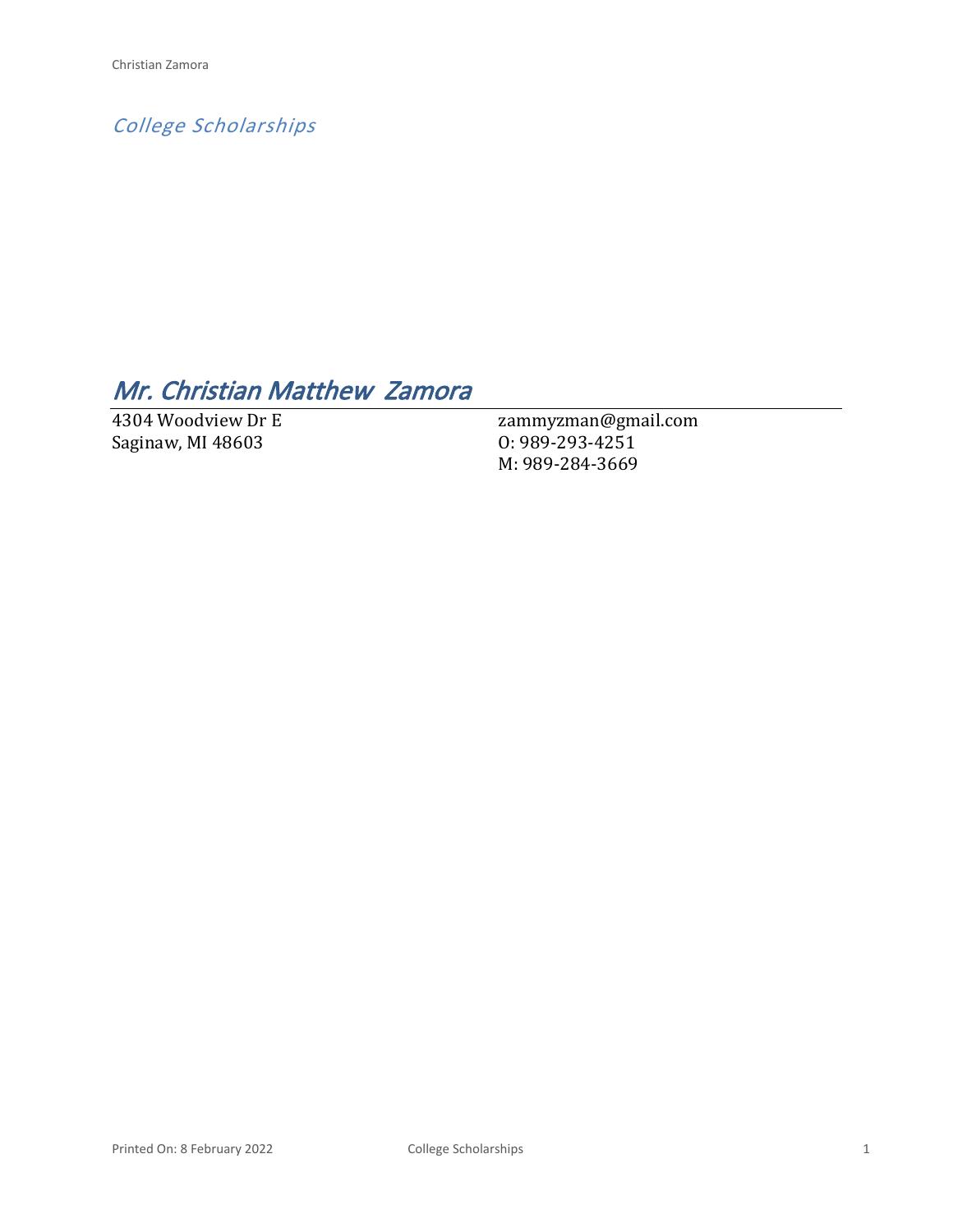# Application Form

# *Student's Information*

#### **Parish\***

St. Dominic Parish, Saginaw

#### **Gender\***

Man

#### **Age**

Are you between the ages of 16 and 30? Yes

### **Are you currently a graduating high school senior?\***

Yes

#### **Year of Graduation\***

Please type the full year i.e. 2021. 2022

### **High School Attended\***

Scholarships are awarded to students who attended one of the following high schools. *If you did not attend one of these schools you will not be eligible for a scholarship from the Foundation.*

Nouvel Catholic Central

#### **County\***

Are you a resident of the Saginaw, Bay or Midland Counties?

Yes

#### **GPA\***

Please enter your cumulative GPA as of the last complete semester.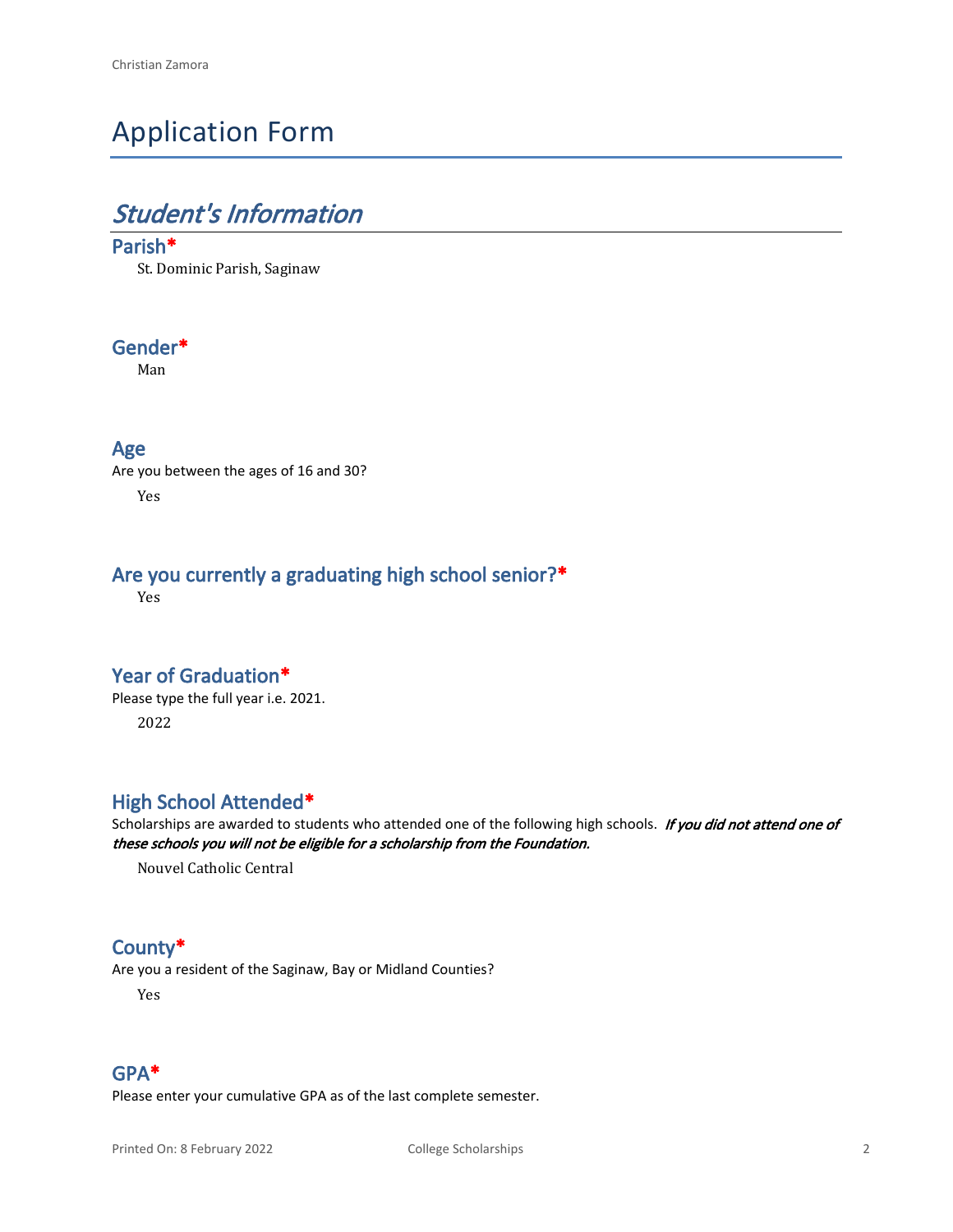3.89

#### **Would you like to be considered for financial need based scholarships?\*** Yes

**Unique Requirements\***

I attend a Catholic church weekly

# *Nouvel High School*

#### **How many years did you attend Nouvel High School?\*** 5

### **Nouvel Graduate**

Are you, or will you be a graduate of Nouvel Catholic Central High School?

Yes

# *Catholic High School Information*

**How many years did you attend a Catholic high school?\*** 5

## *3.0 GPA*

**Have you maintained a 3.0 cumulative GPA or greater during all four years of high school?\***

Yes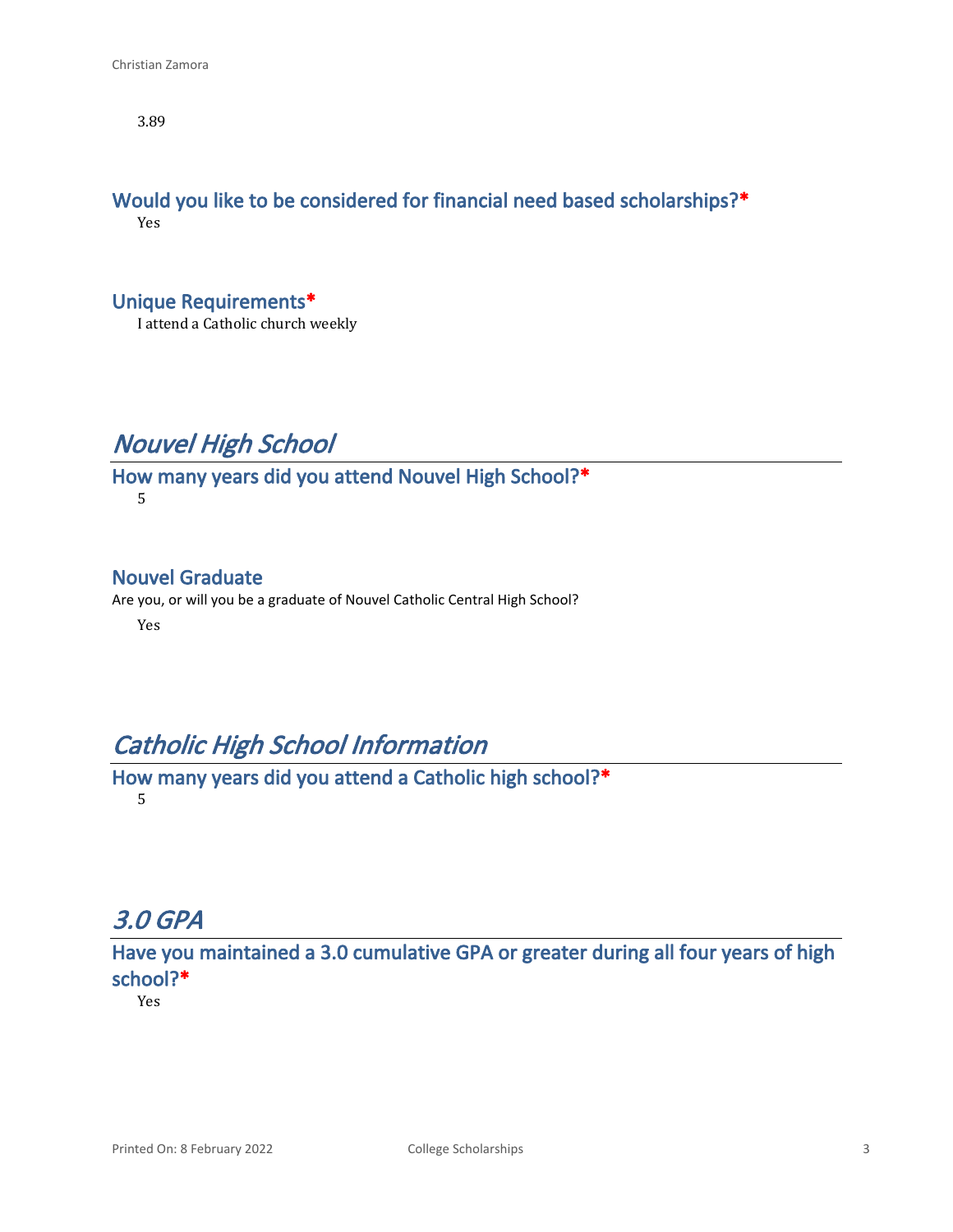# *Financial Need*

### **Financial Need**

Financial need will be considered when choosing the recipient of the scholarship. You are welcome, but not required to, include any information that you feel would help the committee better understand your financial need.

#### *This could include the portion of your college costs covered by student loans.*

I am looking for the most financial aid possible to make college as affordable as possible for me and my family. This would help a lot so we don't have to worry about cost as much.

# *Extracurricular Activities*

**Were you involved in any extracurricular activities?\***

Yes

# *Activities*

**Extracurricular Activities\*** Please select all that apply Sports



### **Sports\***

Please select all that apply

Football Track and Field **Other**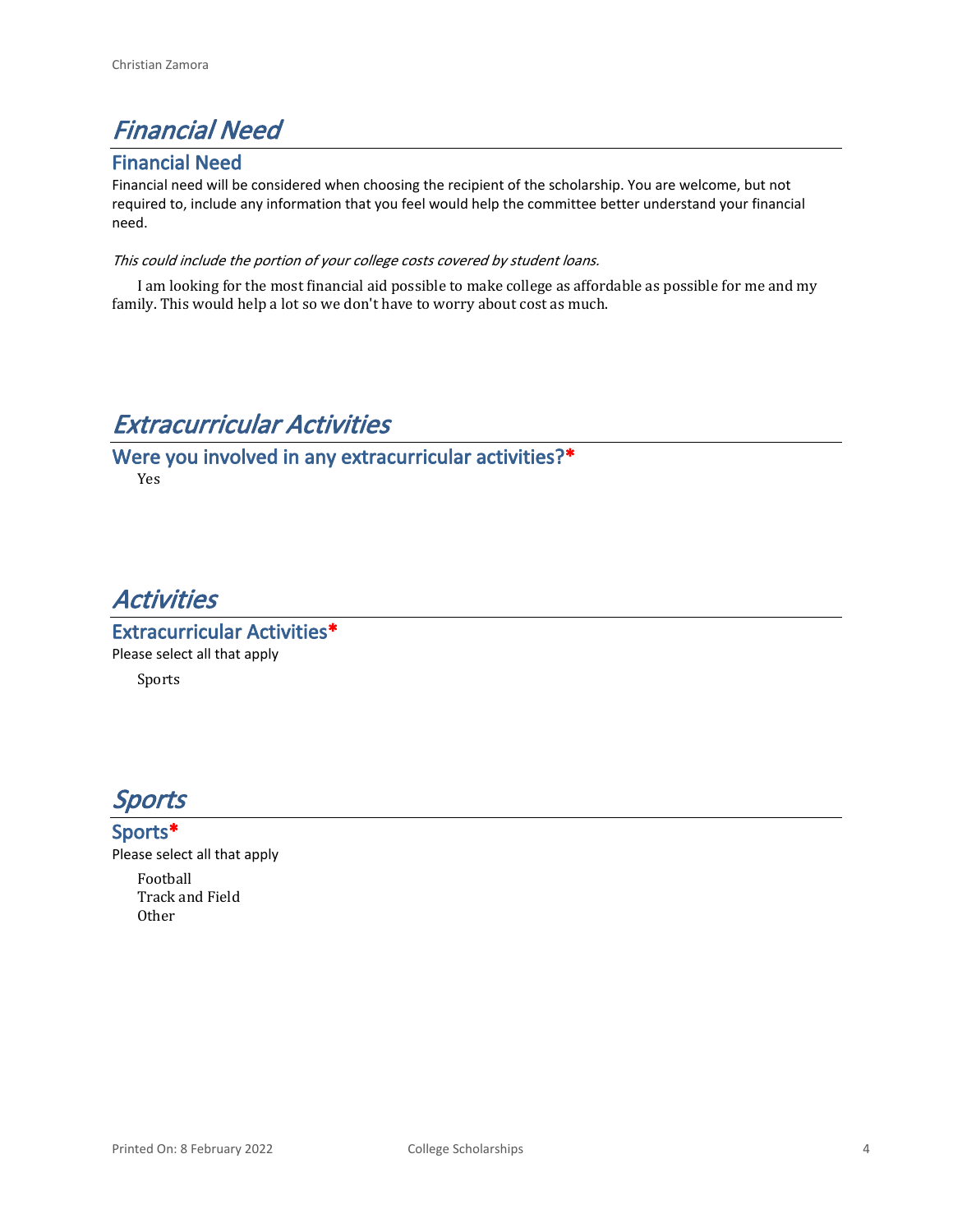## *Football* **Select the grade levels during which you participated in Nouvel's football program.\*** 11th Grade

*College Plans*

### **What colleges, universities, or trade schools have you applied to?\***

Please list the applications you have submitted as well as any you still plan to submit. Also, please indicate any school that has already accepted you.

Michigan, Michigan State, Hope, University of Minnesota, Bowling Green State University, Albion college, Detroit mercy, and Saginaw Valley. I have been accepted to all of these school except Michigan I am still waiting for a letter from them.

#### **Do you plan on enrolling in a Catholic College or University?\***

If at least one of the schools you are considering is a Catholic College or University, please select Yes.

Yes

#### **Catholic College List\***

If you plan to attend a Catholic College, is it listed on the Cardinal Newman Society recommended colleges? If yes, please select which college(s) you plan to attend.

I do not plan to attend these colleges

#### **Intended Major\***

Medicine (e.g. Pre-med, Nursing, Medical Research)

**Intended Minor\***

Undecided

### **Michigan University\***

Do you plan to attend a Michigan University or College?

Yes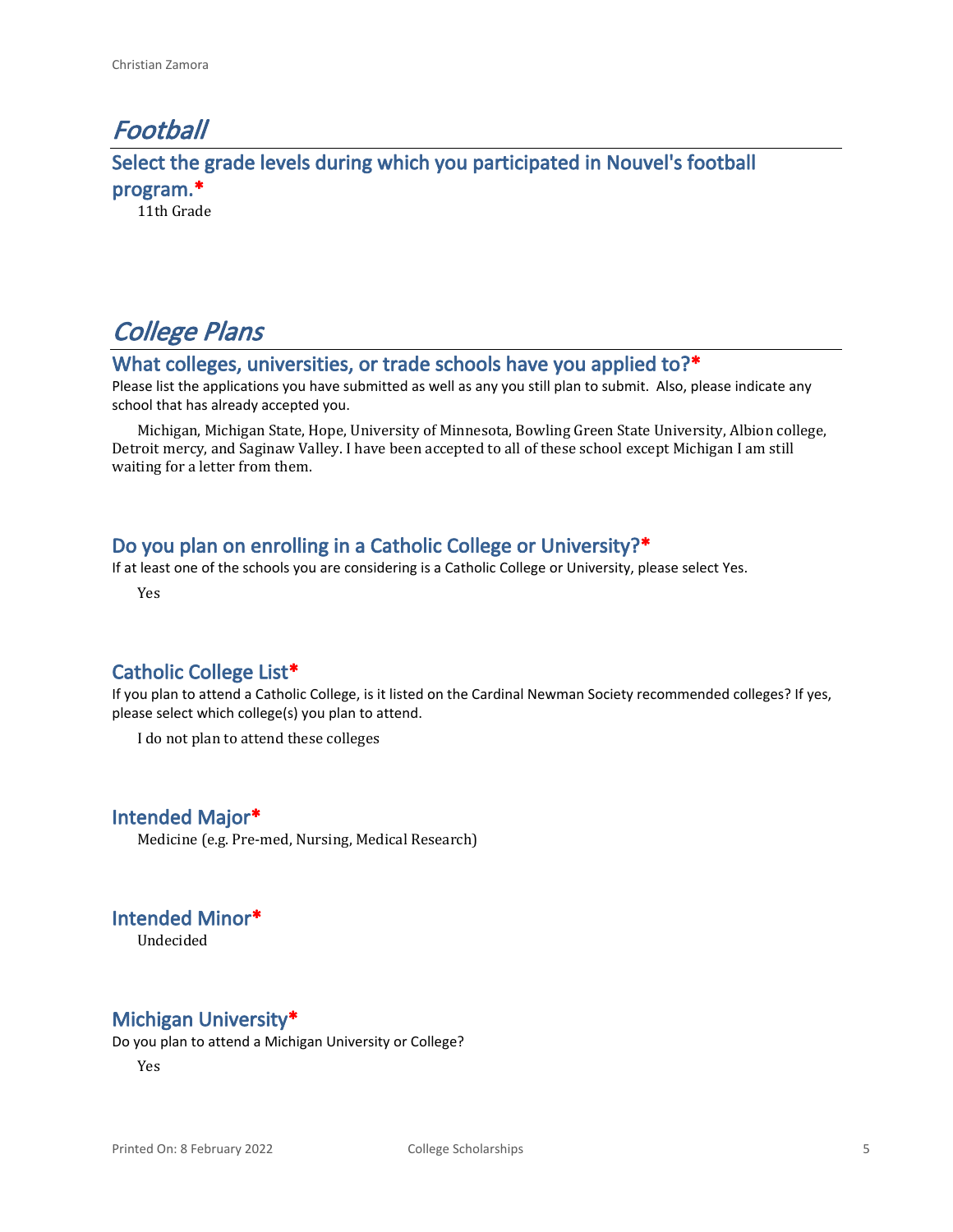### **College Specific\***

Do you plan to attend Saginaw Valley State University?

Yes

### **Seminary**

Do you plan to attend a seminarian college? No

# *Photo - this will be moved. it will be collected after scholarship decisions are made.*

**Photo\*** Please upload a photo of yourself. IMG\_4926.jpg

### **Photo Release\***

If selected as the scholarship recipient, I acknowledge and give permission for the Catholic Community Foundation of Mid-Michigan to use my name and/or image in media announcements related to this award.

I ackowledge this.

# *Acknowledgements*

#### **Access to Relevant Records\***

I acknowledge that by submitting this application, I allow the selection committee to access relevant records retained by any Catholic parish, Catholic school and/or public school in order to determine my eligibility for this scholarship. This may also include contacting appropriate parties to confirm information supplied by the candidate.

I acknowledge this.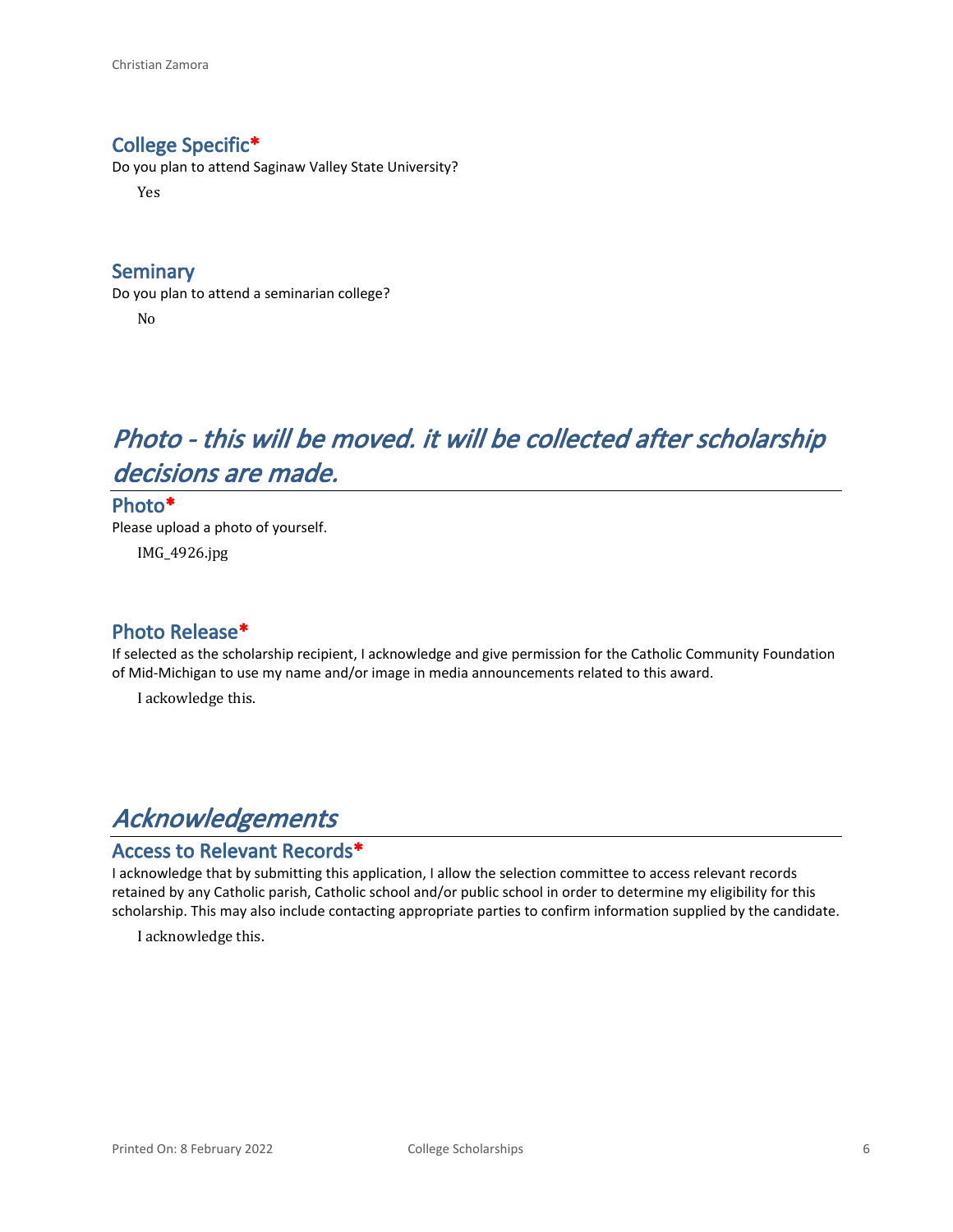# *General Letter of Recommendation*

#### **Email Address of the Person Providing the Recommendation\***

A letter of recommendation from a reference of your choice is required for this application. You will need the email address of each of your references.

\*\*For those who qualified for the Cesario Hernandez Memorial Scholarship, you will need *Two* letters of recommendation. One reference may be from a teacher and one reference must be from a community leader. A supplementary prompt will appear after you qualify.

\*\*For those who qualified for the Regina Graveline Family Advised Scholarship, you will need *Two* letters of recommendation from someone other than a relative who has experienced working with you through an activity, school, work, church or service project. A supplementary prompt will appear after you qualify.

Sample Email Request for Letters of Recommendation. Feel free to copy and paste this email template when requesting your letters of recommendation.

Dear

I am applying for a scholarship from the Catholic Community Foundation of Mid-Michigan and am required to submit a letter of recommendation. I am writing to ask you to please submit a letter for me.

Please note that my application **will not be** considered for a scholarship without your submission. **The deadline for submitting applications is January 17th at 11:59 p.m.**

I really appreciate your assistance with my scholarship application! If you have any questions, please let me know or you can contact the Foundation's Communications Coordinator, Connor Rabine, at connor.rabine@ccfmm.org

Sincerely, YOUR NAME

Type an email address in the box below, then compose your email request.

bjacqmain@nouvelcatholic.org

### **<sup>2</sup> Thank you or providing a letter of recommendation, please upload it in PDF format below.\***

Christian Zamora Letter of Recommendation.pdf

# *Transcript Request*

#### **Transcript Request\***

Please email your high school Guidance Counselor to request an electronic upload of your high school transcript.

Sample Email Request for High School Transcript. Feel free to copy and paste this email template for your high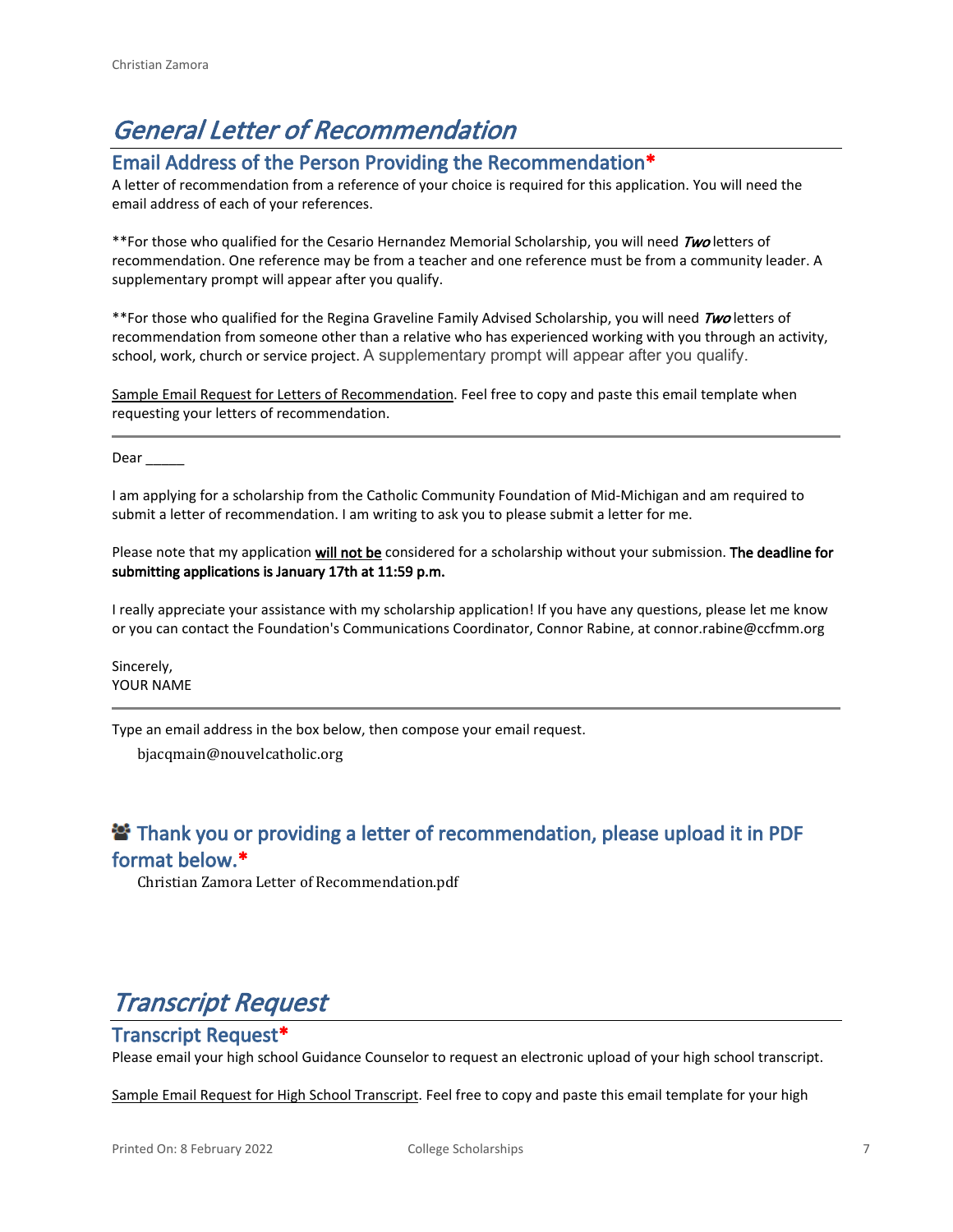school Guidance Counselor.

#### Dear \_\_\_\_\_\_

I am applying for a scholarship from the Catholic Community Foundation of Mid-Michigan Scholarship and am required to submit my high school transcript. I am writing to ask you to please upload and submit this for me.

#### **The deadline for submitting transcripts is Wednesday, June 15th, 2022 at 11:59 p.m.**

I really appreciate your assistance with my scholarship application! If you have any questions, please let me know, or you can contact the Foundation's Communications Coordinator, Connor Rabine, at connor.rabine@ccfmm.org.

Sincerely, YOUR NAME

Enter the email address of your High School Guidance Counselor in the space below and then compose your email.

kboros@nouvelcatholic.org

### **Transcript\***

Please upload the applicant's official transcript below.

Zamora transcript.pdf

### **普 ACT/SAT Scores\***

Please enter the applicant's ACT and SAT score below if applicable.

1030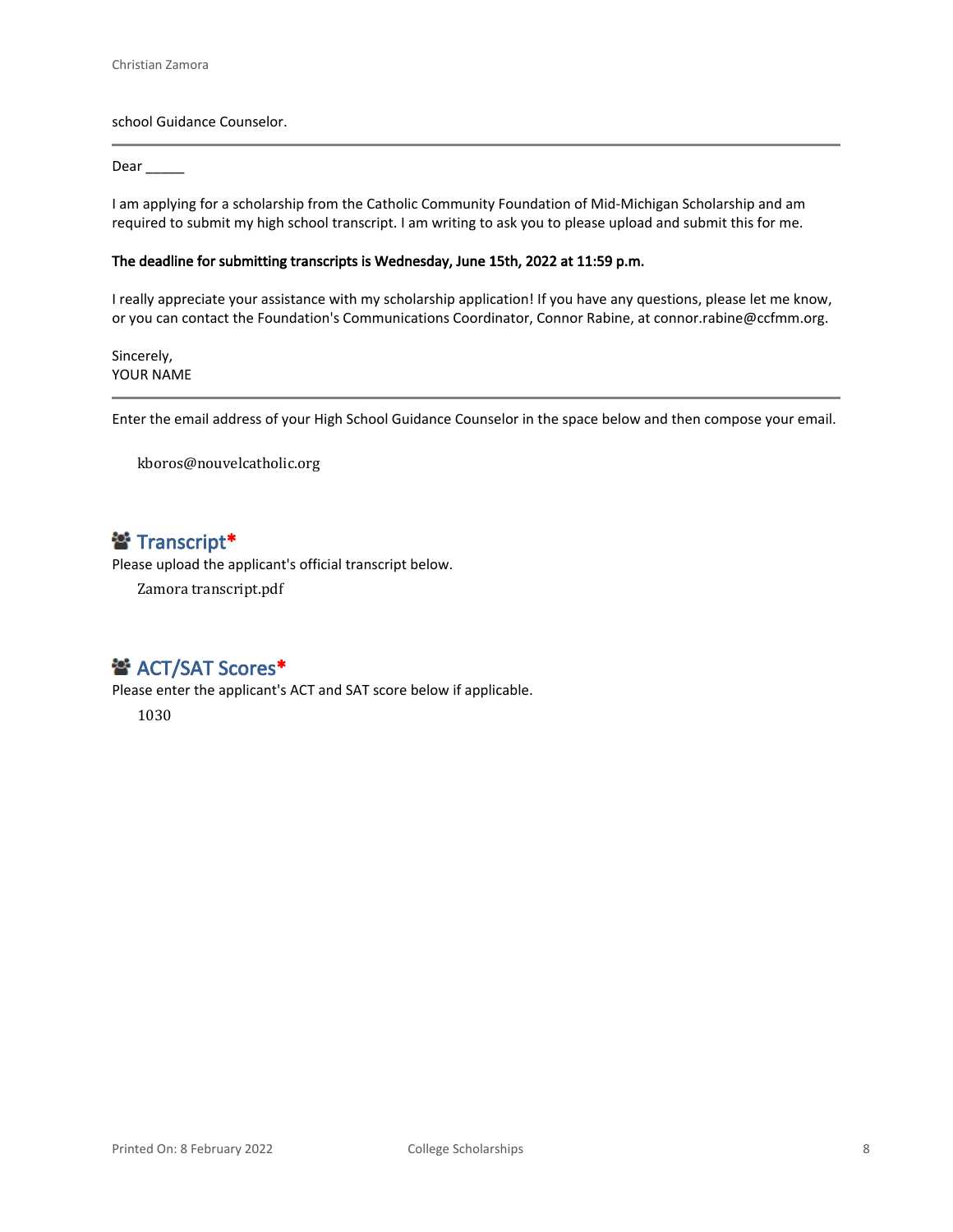# File Attachment Summary

## *Applicant File Uploads*

- Christian Zamora Letter of Recommendation.pdf
- Zamora transcript.pdf
- IMG\_4926.jpg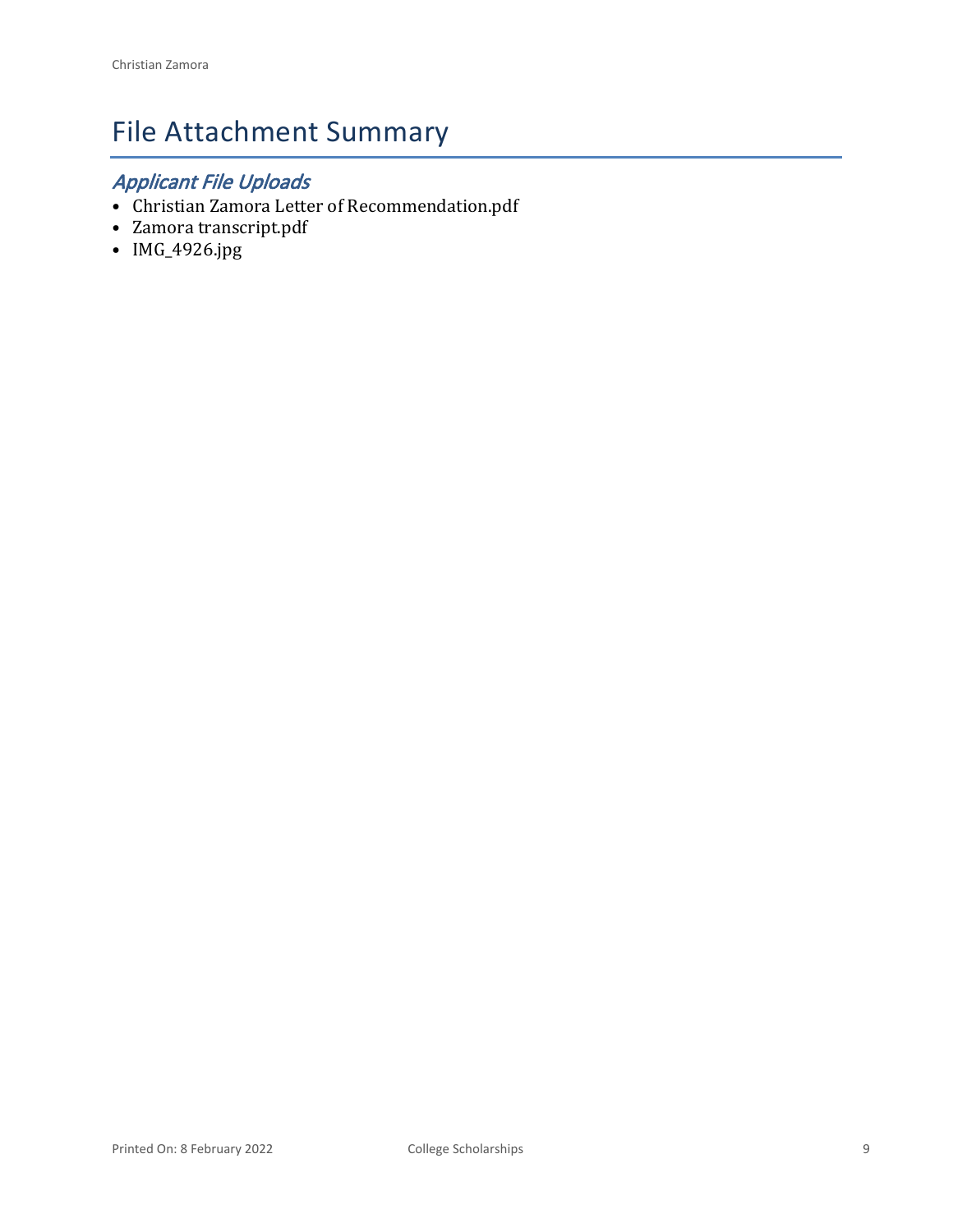Bridget Jacqmain Nouvel Catholic Central High School 2555 Wieneke Rd., Saginaw, MI 48603 Campus Ministry and Theology Department 989.399.2228 bjacqmain@nouvelcatholic.org

January 17, 2022

To Whom it may Concern:

I am the Campus Minister at Nouvel Catholic Central High School and I also teach Theology to the upperclassmen. I have known Christian Zamora for four years. Christian is a good student and a reliable young man who has many natural leadership abilities. Mr. Zamora is a diligent scholar and is a willing contributor in my Catholic Theology classes who asks deep questions about matters of the faith.

Mr. Zamora is a confident young man who is always eager to learn about new ideas and engage in fruitful dialogue. Christian regularly steps up to serve. Mr. Zamora has worked many Lenten fish fries for his school athletics association and has enjoyed training others in this task as well. Chriatian taught a women's self defense class and he especially likes to stay involved in local Mexican community events. To date he has earned over 75 hours serving others over the last four years.

Mr. Zamora is a dedicated athlete who is especially fond of playing hockey. Christian took an elective class with me titled *Christian Leadership*, and he was a wonderful asset helping to plan retreats, set up for liturgies, and lift up the morale of his fellow students. Christian has a big heart and is no stranger to helping others. He is one of those students I know I can rely on to lend a hand when it is needed.

Mr. Zamora is curious about items of faith, a good friend to others, and is a generally well-rounded young man. Christian is a capable scholar who greets others with a polite smile and does not shy away from leadership opportunities. I am confident that Mr. Zamora will excel in academia at his university of choice and wherever he goes on to work and serve in the future. I recommend Christian Zamora for your program.

Sincerely,

Bridget Gacgmain

Bridget C. Jacqmain,

Campus Minister, Nouvel Catholic Central High School, Saginaw, MI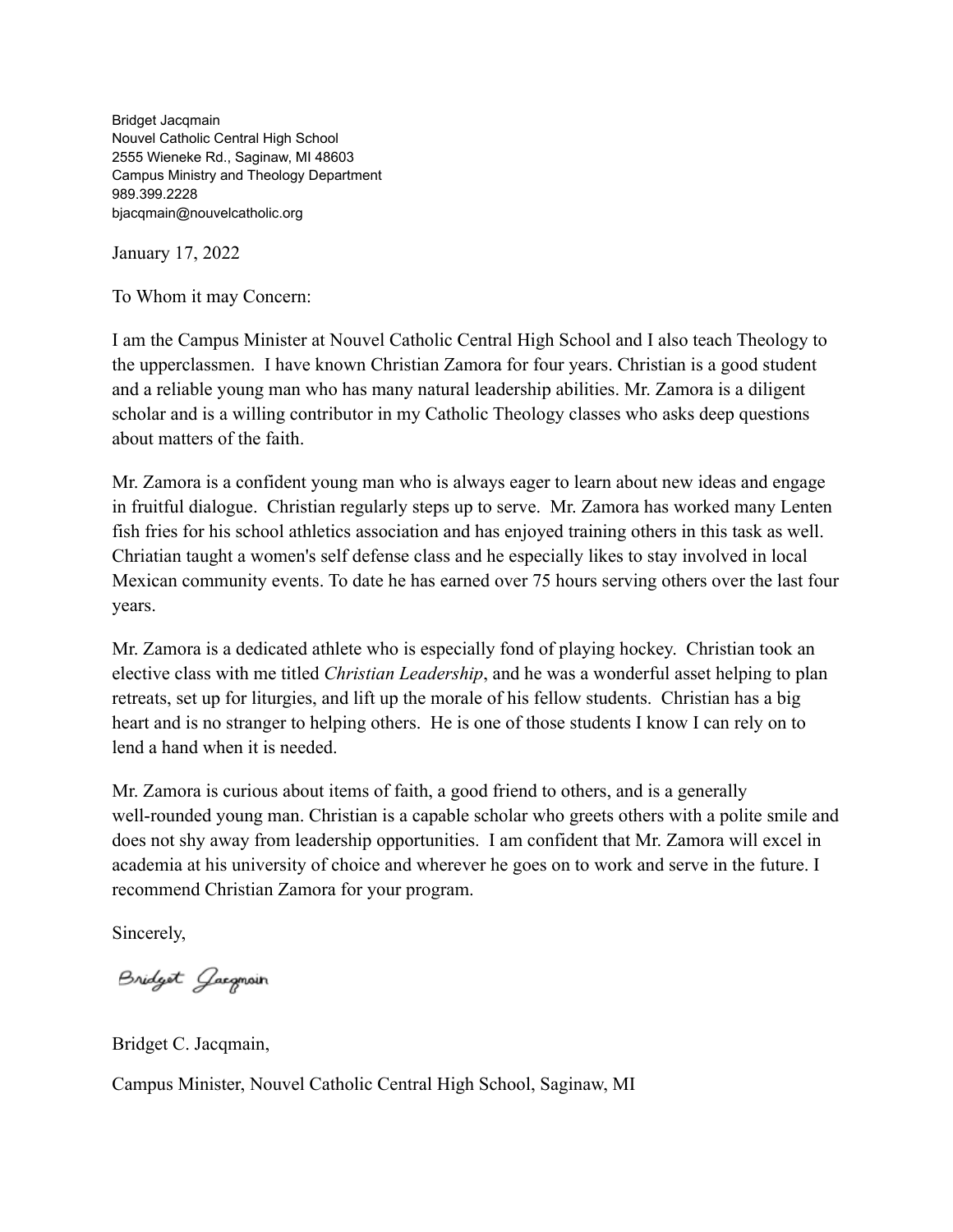#### **Nouvel Catholic Central High School** Date Printed: 01/17/2022 Page 1 of 2 **2555 Wieneke Rd. Saginaw, MI 48603 (989) 791-4330**

Accredited by MANS

**Graduation Year:** 2022

**Graduation Date:**?

**Entered:** 08/27/2018

**Withdrew:** 

**Name:** Christian Zamora

Phone: (989) 249-1929

Gender: MALE

**Address:** 4304 Woodview Dr East Saginaw, MI 48603

**DOB:** 06/19/2004

**UIC:**5736288221



*We are Nouvel Catholic Central, called by Christ to learn, love and lead... courageously.*

| Grade 9                   |                          |                 |                          |       |                |  |
|---------------------------|--------------------------|-----------------|--------------------------|-------|----------------|--|
| Course                    | Subject                  | To Be<br>Earned | Earned<br><b>Credits</b> | S1    | S <sub>2</sub> |  |
| Jesus Christ in Scripture | Theology                 |                 | 0.500                    | A     |                |  |
| Who Is Jesus Christ?      | Theology                 |                 | 0.500                    |       | Α              |  |
| <b>CP English I</b>       | English                  |                 | 0.500                    | B     |                |  |
| CP English I              | English                  |                 | 0.500                    |       | $B -$          |  |
| Geometry                  | Math                     |                 | 0.500                    | $B -$ |                |  |
| Geometry                  | Math                     |                 | 0.500                    |       | A-             |  |
| <b>CP Biology I</b>       | <b>Science</b>           |                 | 0.500                    | $A -$ |                |  |
| CP Biology I              | Science                  |                 | 0.500                    |       | Α              |  |
| Am. History & Geography   | Social<br><b>Studies</b> |                 | 0.500                    | $B+$  |                |  |
| Am. History & Geography   | Social<br><b>Studies</b> |                 | 0.500                    |       | B              |  |
| Spanish II                | World<br>Language        |                 | 0.500                    | $A -$ |                |  |
| Spanish II                | World<br>Language        |                 | 0.500                    |       | Α              |  |
| <b>Art Fundamentals</b>   | <b>Fine Arts</b>         |                 | 0.500                    |       | A              |  |
| <b>Phys Ed Humanities</b> | Phy Ed                   |                 | 0.500<br>7.000           | Α     |                |  |

#### **Grade 11**

| Course                                  | <b>Subject</b>           | To Be<br><b>Earned</b> | <b>Earned</b><br><b>Credits</b> | S <sub>1</sub> | S <sub>2</sub> |
|-----------------------------------------|--------------------------|------------------------|---------------------------------|----------------|----------------|
| <b>Sacraments</b>                       | Theology                 |                        | 0.500                           | A              |                |
| Ecumenical/ Interfaith<br><b>Issues</b> | Theology                 |                        | 0.500                           |                | A              |
| <b>Christian Leadership</b>             | Theology                 |                        | 0.500                           |                | A+             |
| H English III                           | English                  |                        | 0.500                           | Α              |                |
| H English III                           | English                  |                        | 0.500                           |                | $A+$           |
| Algebra II                              | Math                     |                        | 0.500                           | A              |                |
| Algebra II                              | Math                     |                        | 0.500                           |                | $A -$          |
| H Anatomy & Physiology                  | Science                  |                        | 0.500                           | A              |                |
| H Anatomy & Physiology                  | <b>Science</b>           |                        | 0.500                           |                | A              |
| Physics I                               | Science                  |                        | 0.500                           | A              |                |
| Physics I                               | Science                  |                        | 0.500                           |                | $B+$           |
| AP U.S. Government                      | Social<br><b>Studies</b> |                        | 0.500                           | A              |                |
| AP U.S. Government                      | Social<br><b>Studies</b> |                        | 0.500                           |                | $B+$           |
| AP Microeconomics                       | Social<br><b>Studies</b> |                        | 0.500                           | A              |                |
|                                         |                          |                        | 7.000                           |                |                |

| Grade 10                                 |                          |                 |                          |                |                |  |
|------------------------------------------|--------------------------|-----------------|--------------------------|----------------|----------------|--|
| Course                                   | <b>Subject</b>           | To Be<br>Earned | Earned<br><b>Credits</b> | S <sub>1</sub> | S <sub>2</sub> |  |
| Mission of Jesus Christ                  | Theology                 |                 | 0.500                    | $\overline{A}$ |                |  |
| The Church                               | Theology                 |                 | 0.500                    |                | Α              |  |
| CP Eng II Am Lit                         | English                  |                 | 0.500                    | B              |                |  |
| CP Eng II Am Lit                         | English                  |                 | 0.500                    |                | Α              |  |
| H Algebra I                              | Math                     |                 | 0.500                    | $A -$          |                |  |
| H Algebra I                              | Math                     |                 | 0.500                    |                | Α              |  |
| H Chem I                                 | <b>Science</b>           |                 | 0.500                    | $B+$           |                |  |
| H Chem I                                 | Science                  |                 | 0.500                    |                | Α              |  |
| <b>CP World History and</b><br>Geography | Social<br><b>Studies</b> |                 | 0.500                    | $\overline{A}$ |                |  |
| CP World History and<br>Geography        | Social<br><b>Studies</b> |                 | 0.500                    |                | A              |  |
| H Spanish III                            | World<br>Language        |                 | 0.500                    | $A+$           |                |  |
| H Spanish III                            | World<br>Language        |                 | 0.500                    |                | $A+$           |  |
| Speech                                   | Speech                   |                 | 0.500                    |                | A              |  |
| <b>Health Education</b>                  | Health                   |                 | 0.500<br>7.000           | А-             |                |  |

#### **Grade 12**

| Course                                  | <b>Subject</b>           | To Be<br>Earned | Earned<br><b>Credits</b> | S <sub>1</sub> | S <sub>2</sub> |
|-----------------------------------------|--------------------------|-----------------|--------------------------|----------------|----------------|
| Life In Christ                          | Theology                 | 0.500           |                          |                |                |
| Living the Call                         | Theology                 | 0.500           |                          |                |                |
| AP English IV                           | English                  | 0.500           |                          |                |                |
| AP English IV                           | English                  | 0.500           |                          |                |                |
| Sociology                               | Social<br><b>Studies</b> | 0.500           |                          |                |                |
| Marketing   PR                          | <b>Business</b>          | 0.500           |                          |                |                |
| Newspaper                               | <b>Fine Arts</b>         | 0.500           |                          |                |                |
| Newspaper                               | Fine Arts                | 0.500           |                          |                |                |
| <b>Dual Enrollment</b>                  | Elective                 |                 |                          |                |                |
| <b>Dual Enrollment</b>                  | Elective                 |                 |                          |                |                |
| <b>Dual Enrollment</b>                  | Elective                 |                 |                          |                |                |
| <b>Dual Enrollment</b>                  | Elective                 |                 |                          |                |                |
| <b>MIVHS</b>                            |                          |                 |                          |                |                |
| <b>MIVHS</b>                            |                          |                 |                          |                |                |
| <b>TR Interprsnl</b><br>Communctn-Delta | Social<br><b>Studies</b> |                 | 0.500                    | $\overline{A}$ |                |
| TR Intro Psychology -<br>Delta          | Social<br>Studies        |                 | 0.500                    | A              |                |
|                                         |                          | 4.000           | 1.000                    |                |                |

**Weighted Cumulative GPA: 3.911** 

**Unweighted Cumulative GPA: 3.768** 

**Pending Credits:**4.000

**Ranking & Total Students:** 29 of 58 **Cumulative Earned Credits:**22.000

**Credits Required for Graduation:**26.000

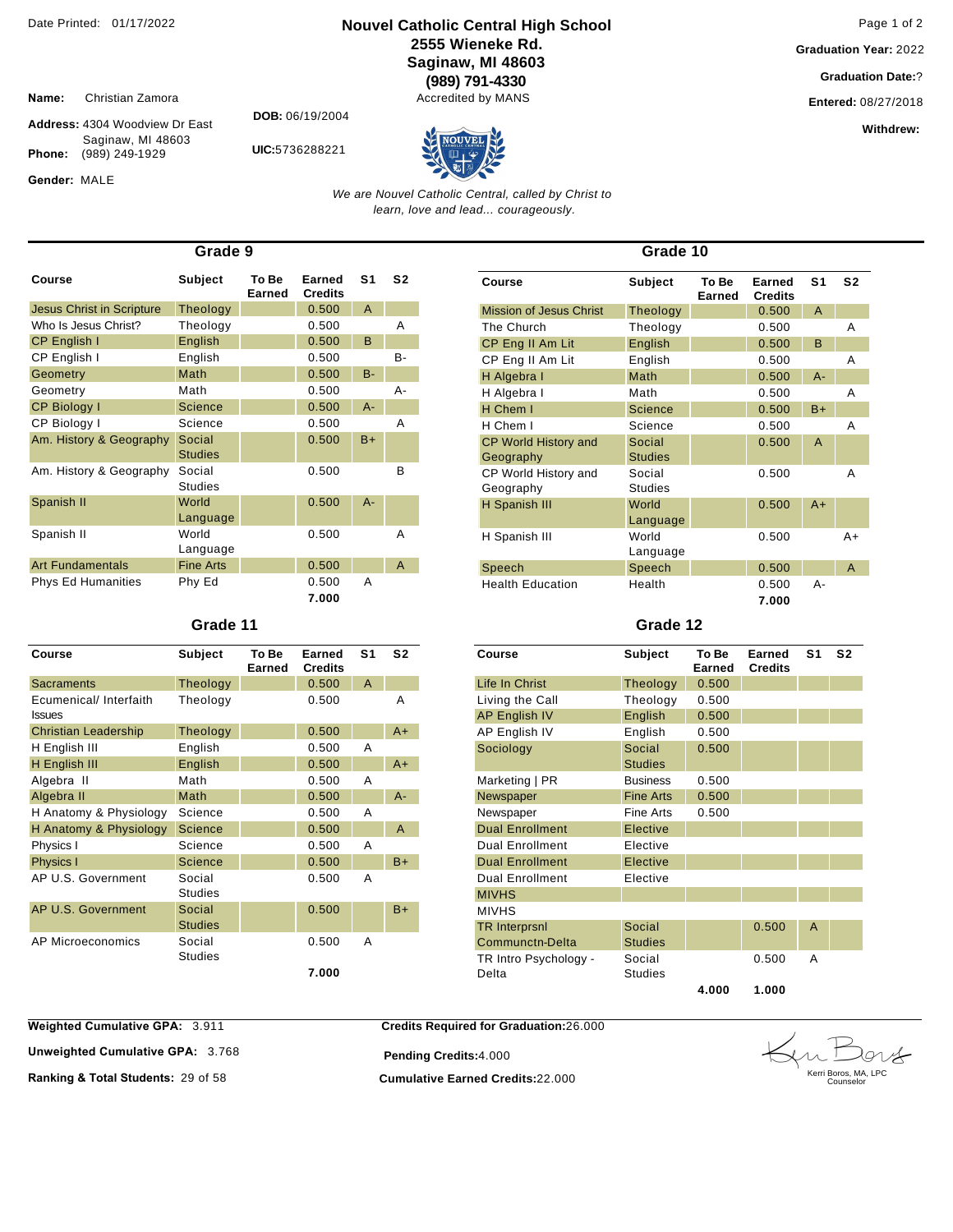06/19/2004

## **Nouvel Catholic Central High School** Page 2 of 2 **Test Score Data**

| <b>Test</b>  | <b>Description</b> | Gr | Date Taken    | <b>Section/Row</b>       |                      |
|--------------|--------------------|----|---------------|--------------------------|----------------------|
| PSAT9        | <b>PSAT 8/9</b>    |    | 09 04/09/2019 | Section 1<br>Total       | <b>Scores</b><br>890 |
|              |                    |    |               | R                        | 21                   |
|              |                    |    |               | SCI                      | 23                   |
|              |                    |    |               | <b>EOI</b>               | 9                    |
|              |                    |    |               | <b>HOA</b>               | 7                    |
|              |                    |    |               | <b>Section 2</b>         | <b>Scores</b>        |
|              |                    |    | 09 04/09/2019 | <b>ERW</b>               | 450                  |
|              |                    |    |               | <b>WL</b>                | 24                   |
|              |                    |    |               | <b>HSS</b>               | 20                   |
|              |                    |    |               | <b>SEC</b>               | 9                    |
|              |                    |    |               | <b>PSD</b>               | 8                    |
|              |                    |    |               | <b>Section 3</b>         | <b>Scores</b>        |
|              |                    |    | 09 04/09/2019 | <b>MSS</b>               | 440                  |
|              |                    |    |               | <b>MTS</b>               | 22.0                 |
|              |                    |    |               | <b>WIC</b>               | 8                    |
|              |                    |    |               | COE                      | 8                    |
|              |                    |    |               | <b>Scores</b>            |                      |
| <b>PSATN</b> | PSAT <sub>11</sub> | 11 | 01/26/2021    | <b>Total Score</b>       | 940                  |
|              |                    |    |               | Reading/Writing          | 470                  |
|              |                    |    |               | Math                     | 470                  |
|              |                    |    |               | Selection Index          | 141                  |
|              |                    |    |               | Section 1                | <b>Scores</b>        |
| SAT          | <b>SAT</b>         | 11 | 04/13/2021    | Total                    | 1030                 |
|              |                    |    |               | R                        | 27                   |
|              |                    |    |               | <b>HSS</b><br><b>EOI</b> | 26<br>5              |
|              |                    |    |               | <b>HOA</b>               | 8                    |
|              |                    |    |               | <b>ESR</b>               | 5                    |
|              |                    |    |               | <b>Section 2</b>         | <b>Scores</b>        |
|              |                    | 11 | 04/13/2021    | <b>ERW</b>               | 490                  |
|              |                    |    |               | <b>WL</b>                | 22                   |
|              |                    |    |               | SCI                      | 30                   |
|              |                    |    |               | <b>SEC</b>               | 8                    |
|              |                    |    |               | <b>PSD</b>               | 9                    |
|              |                    |    |               | <b>ESA</b>               | 2                    |
|              |                    |    |               | Section 3                | <b>Scores</b>        |
|              |                    | 11 | 04/13/2021    | <b>MSS</b>               | 540                  |
|              |                    |    |               | <b>MTS</b>               | 27.0                 |
|              |                    |    |               | <b>WIC</b>               | 9                    |
|              |                    |    |               | COE                      | 6                    |
|              |                    |    |               | <b>PAM</b>               | 10                   |
|              |                    |    |               | <b>ESW</b>               | 4                    |